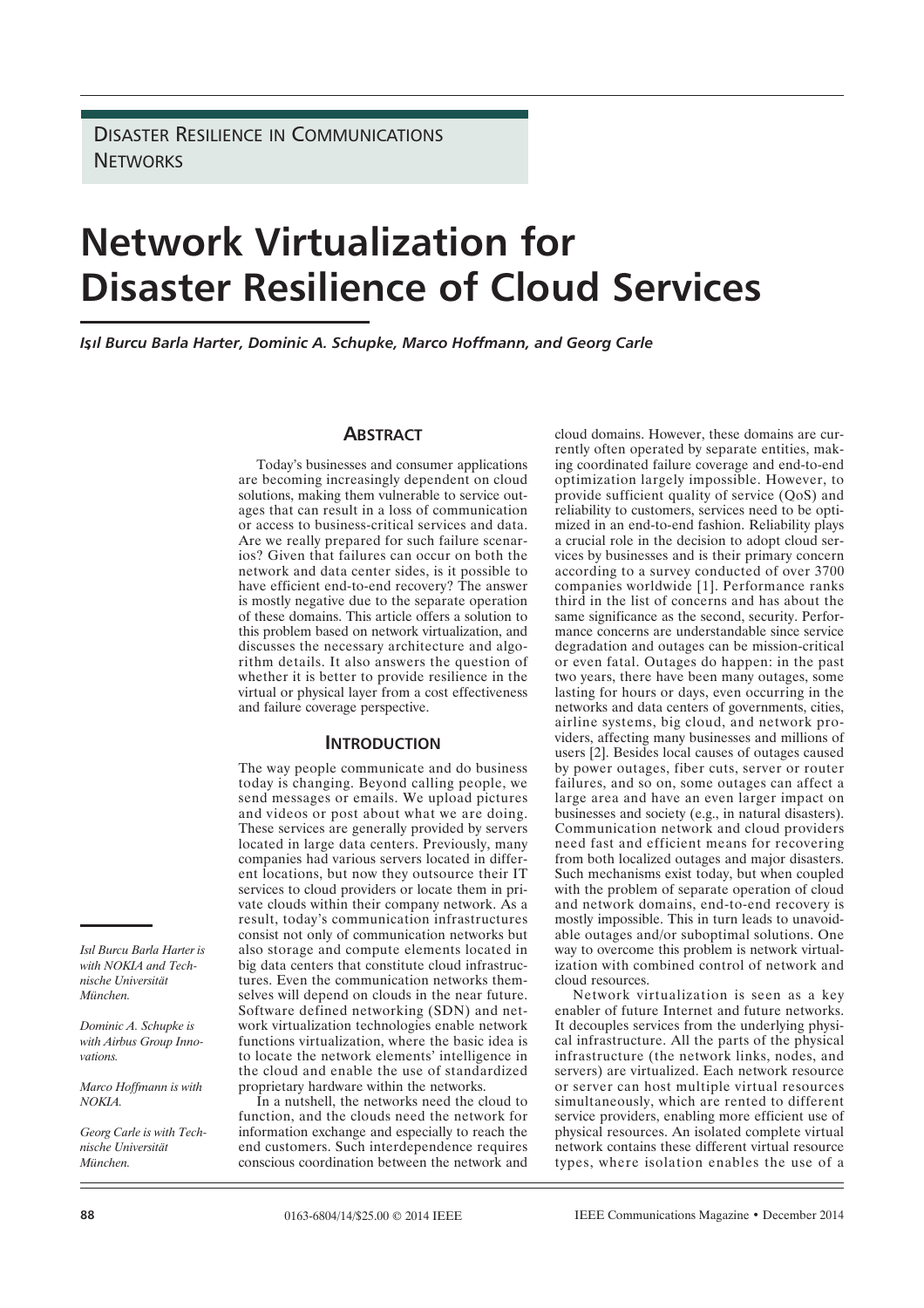

*A combined control of virtualized network and IT resources is used enabling an end-toend design and recovery for cloud services, regardless of whether they belong to various PIPs or heterogeneous networks. The last business role is the Service Provider who requests a cloud or connectivity service from the VNO.*

**Figure 1.** Network virtualization architecture showing an example scenario including a service provider (SP), a virtual network operator (VNO) network, and the physical infrastructure of one or more physical infrastructure providers (PIPs) connected via user network interfaces (UNIs) and external network–network interfaces (E-NNIs).

unique layer-specific address space, protocol stack, routing, and QoS definitions. Virtual networks mimic the whole functionality of a physical network, and on top of that offer more flexibility in network design due to an overview of different physical network and cloud domains.

In this article, we propose resilient network virtualization as an approach to disaster recovery, and first describe the network virtualization architecture enabling end-to-end resilience for cloud services. Then we answer the questions of how to design resilient virtual networks and at which layer to apply resilience. We consider different alternatives and compare them in terms of their cost and failure coverage to provide a handy framework to future network providers when deciding on their resilience design. This article extends our previous works [8, 10] by introducing the architectural details and hybrid resilience models, and providing an overview of cost and failure coverage comparison.

# **NETWORK VIRTUALIZATION ARCHITECTURE**

In a network virtualization environment, new business roles are expected to emerge [3, 4]. In our architecture, we define three main business roles, as shown in Fig. 1. The physical infrastructure provider (PIP) is the owner of the physical infrastructure, which can consist of fixed or mobile networks (layer 1, 2, or 3) and IT resources like compute and storage, or any combination of them. The physical infrastructure can be composed of multiple PIP domains. The choice of technology in the communication network is not limited; it can be wavelength-division

multiplexing (WDM), Ethernet, IP, and so on. A PIP can fully control and monitor its resources, where it can use a generalized multiprotocol label switching (GMPLS) control plane or an SDN-based approach like OpenFlow (OF). A data center  $\overrightarrow{PIP}$  is expected to have its own data center network with various interconnected servers. The interface between the data center and WAN depends on the technologies used on both sides. For example, if MPLS is used in the data center, one can easily connect it to the GMPLS WAN with, say, hierarchical labelswitched paths (LSPs) or LSP stitching. If OF is used in the data center, the OF controller can communicate with other OF controllers and with GMPLS. For non-MPLS IP virtual private networks (VPNs) and IP overlays not based on VPN like virtual extensible LAN (VXLAN) in the data center, the connection can go over an autonomous system border router (ASBR) and a data center gateway (GW). In the case of an ASBR, there are different options like back-toback virtual routing and forwarding (VRF), and External Border Gateway Protocol (EBGP) redistribution of labeled VPN-IP routes between neighboring autonomous systems (ASs) without and with multihop EBGP redistribution of labeled VPN-IP routes between source and destination ASs, listed in increasing scalability and decreasing security order [5]. For GW solutions, network overlay stitching can be applied using a data center–WAN GW performing, for example, VRF termination or translation between the virtual network IDs on the data center side and VPN labels on the WAN side [5].

The resources of the PIPs are virtualized and appropriately advertised to the virtual network operators (VNOs). These resources can be virtu-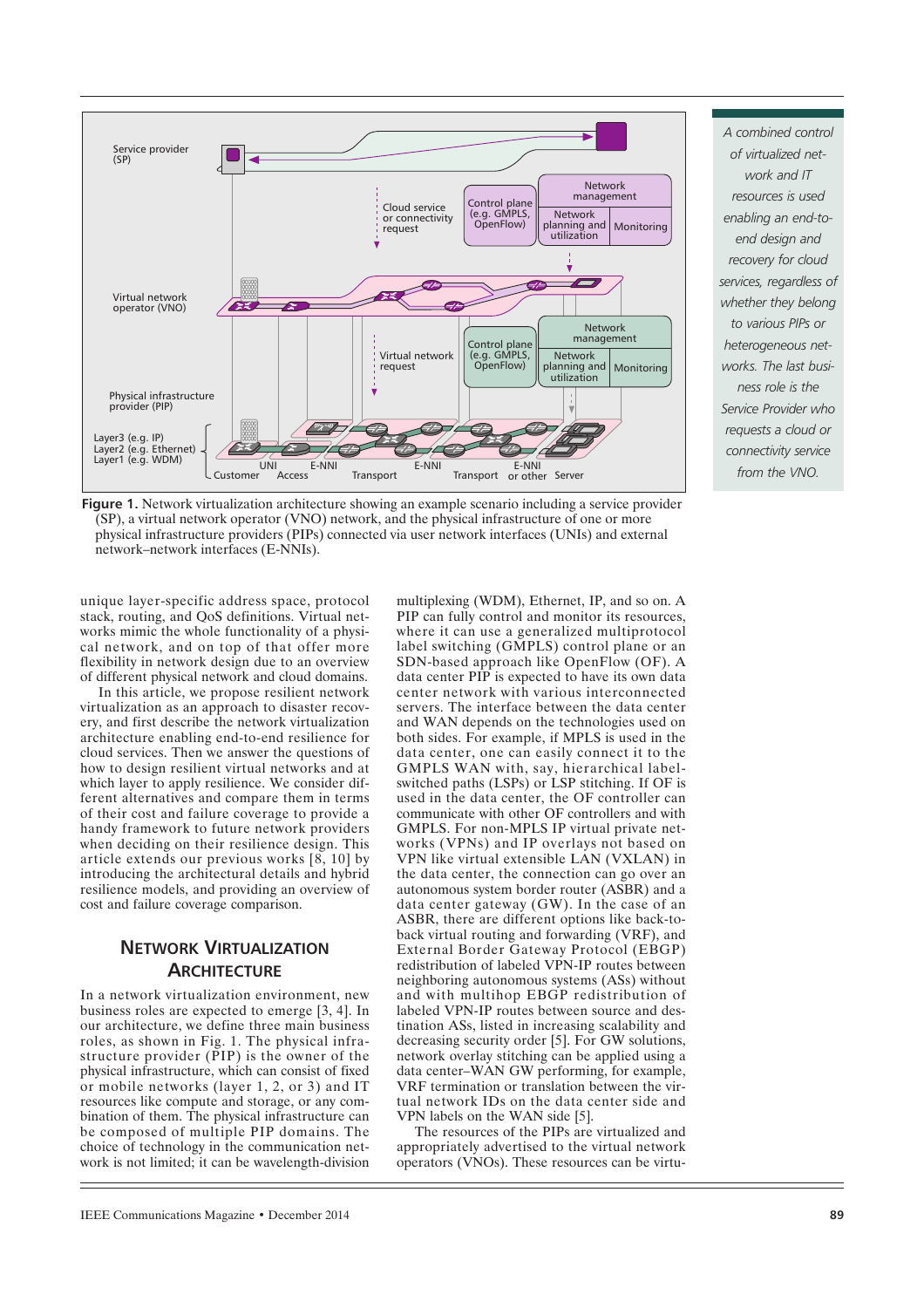

**Figure 2.** The differentiation between network virtualization, overlay networks, and survivable VPNs: a) in overlay networks, the virtual network and its mapping onto the physical substrate are given as input to the problem and the services need to be routed under survivability constraints; b) for survivable VPNs and virtual network embedding, the virtual network topology is given again and needs to be embedded into the physical infrastructure in a survivable way; c) in network virtualization, however, the virtual network topology is generally unknown a priori. Therefore, it is not taken as input, but has to be determined according to the available physical resources and incoming service requests, which need to be routed in this virtual network.

al network links and nodes as well as virtual machines inside servers. A VNO selects the resources it requires and requests the setup of a virtual network with these resources from the PIP(s). Once the virtual network is established, the VNO has full control over it using its own control and management plane. Combined control of virtualized network and IT resources is used, enabling an end-to-end design and recovery for cloud services, regardless of whether they belong to various PIPs or heterogeneous networks. The last business role is the service provider (SP), who requests cloud or connectivity service from the VNO.

The literature [3, 4] usually defines an additional role, the central broker between many PIPs and VNOs, which we assume to be included in the VNO role since it does not provide an additional effect on the resilience analysis.

## **RESILIENT VIRTUAL NETWORK DESIGN: PROBLEM STATEMENT**

The aforementioned network virtualization architecture leads to the question of how to design virtual networks for end-to-end-resilient cloud services. Virtual networks are generally similar to overlay networks and VPNs, but there are some differences. In network virtualization, there is a complete isolated network slice as opposed to mere traffic isolation as in VPNs and just node virtualization in the case of overlay networks, which allows the VNOs to operate their service-tailored networks.

Moreover, the design proposals from the VPN or overlay network literature cannot be applied directly. As shown in Fig. 2, in a virtual network environment, the virtual network is mapped on a physical infrastructure, and service requests are routed within the virtual network. Figure 2a shows the case of overlay networks, where the virtual network is already given and the mapping is known. This type of literature addresses how to route the services in a resilient way [6]. For survivable VPNs or virtual network embedding [7], the virtual network is given and should be embedded onto the physical infrastructure in a survivable way, as shown in Fig. 2b. However, a VNO, which needs to design a virtual network to serve its customers, does not have a priori knowledge of a cost-optimal topology. Since a VNO needs to pay a certain fee for renting the virtual resources, it tries to design a virtual network that best fits the requirements of the service requests at a lowest possible cost using input from its customers and the SPs, and knowledge about the advertised resources of different PIPs, as shown in Fig. 2c. A PIP's aim is to serve as many customers, VNOs, as possible, hence efficiently using its physical resources. In order to achieve this, a PIP can favor advertisement of certain virtual resources to a VNO. As a result, we propose the use of a variety of customized virtual network planning and optimization algorithms for a VNO, which can be selected and used according to its needs in order to design resilient virtual networks.

These algorithms can rely on integer linear programs or heuristics. Optimization objectives include minimum cost virtual network design, minimum latency of the service requests [8], and fulfillment of specific QoS requirements while keeping cost in an acceptable range. Special protection mechanisms like shared protection can create win-win situations [9]. It lowers the virtual network setup cost for VNOs by sharing redundant virtual resources among different services. For PIPs, it increases the physical resource usage efficiency and hence enables more customers to be served.

The general structure of these algorithms is described in the following. The algorithm takes as **input**:

- Advertised network resources from the PIP(s) modeled as an undirected physical network graph
- Available data center resources with their network connection nodes
- Set of virtual link and node candidates given as a multigraph connecting all service source nodes with each other and with all possible data center locations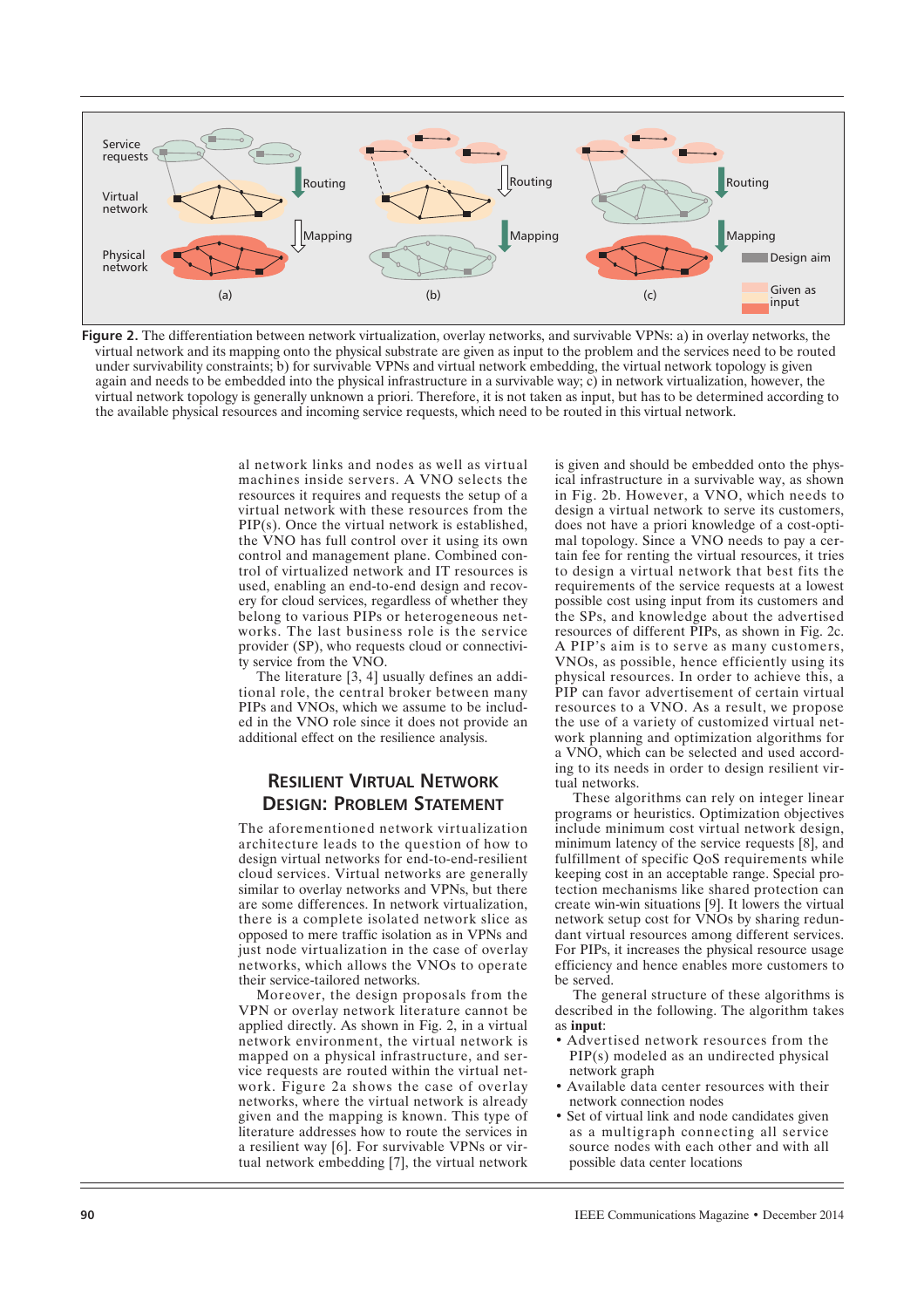

**Figure 3.** Resilience design alternatives for virtual networks providing protection against network and complete data center (DC) failures: a) Network resilience is provided by using 1:1 protection mapping for the virtual links. The services are routed on a single path in the virtual layer,  $e_p$ , to the primary DC site; if it fails, they are routed to the disaster recovery (DR) site in the physical layer on the protection path e<sub>r</sub>. This path can be an internal connection of the dcPIP or leased from an nPIP. The DR site and the path  $e_r$  are transparent to the VNO; b) Both network and DC resilience are provided by the VNO. The services are routed to two DC locations in the virtual layer, which can belong to different dcPIPs, as opposed to PIP-Resilience. The paths  $e_r$  and  $e_p$ are physically disjoint; c) DC resilience is provided by the VNO, and network resilience is delegated to the PIP, where in both paths  $e_r$  and  $e_p$  resilient links are used; d) HPP is similar to HAP with the difference that only the primary path  $e_p$  is protected.

• Set of anycast (unicast) service requests, which are defined, for example, by their source node (source and target nodes), network bandwidth, and node resource requirements

The information exchange about the virtual links, nodes, and virtual machines depends on the agreements of the VNOs and PIPs and on the PIPs' business strategy. To enable resilience design, it should typically contain the cost of each element, maximum available capacity, properties of the elements (e.g., end-to-end latency for a virtual link, CPU and memory for a virtual machine) or QoS classes corresponding to certain levels of properties and disjointness information of the virtual elements. A PIP is expected not to disclose its topological information, but to declare if two given virtual links/nodes are physically disjoint or, similarly, if two data centers share any common geographical risks.

The objective is to find a resilient virtual network topology with attached data centers with. say, a minimum virtual network setup cost **such that**:

- The requirements of all service requests are satisfied using physically disjoint routes leading to their primary and disaster recovery (DR) sites.
- The amount of requested resources is within the limit of available virtual and physical resources.

Additional constraints can be used to include specific QoS requirements or different resilience mechanisms like shared protection as mentioned above.

# **AT WHICH LAYER SHOULD RESILIENCE BE PROVIDED?**

One question when designing resilient virtual networks is at which layer resilience mechanisms should be applied. There are three basic alternatives: providing resilience in the virtual layer by the VNO (VNO-Resilience), in the physical layer by the PIPs (PIP-Resilience), or a combination of both. Resilience in a certain layer has its advantages and drawbacks. The decision metric can vary depending on the priorities of a network provider; these can be, for example, virtual network setup cost, failure coverage, service latency, recovery time, and network utilization. We focus on the first two because there is a trade-off between the price one needs to pay and the offered protection level. Moreover, cost is not the only but usually the main driver for decision making in businesses.

#### **RESILIENCE DESIGN ALTERNATIVES**

The resilience design alternatives we address in this section are shown in Fig. 3. In each option, one primary and one DR data center site is used for each service. Network resilience, using 1:1 protection, is also provided for the paths leading to those sites. The figure uses a single service as an example to describe the models; however, multiple services are normally routed using multihop routing within the same virtual network, and each service can be routed to any two geographically disjoint data centers. Note that the protection level can be increased by using a higher number of DR sites and a higher level of network resilience, accordingly.

In *PIP-Resilience*, both the network and cloud resilience are delegated to the PIP(s). Each service is routed to a single data center site using a single path within the virtual network as shown with a bold line in Fig. 3a. Since the information about the services is not available at the PIP level, resilience is provided at the virtual link level by using a 1:1 protection mapping for them in the physical layer. For anycast services, cloud resilience is the responsibility of the cloud provider owning the primary data center site. In case of a failure, it redirects the traffic to the DR site in the physical layer. This approach is based on the literature on resilient anycast routing [10]; that is, the services are routed to any two sites, which operate as primary and protec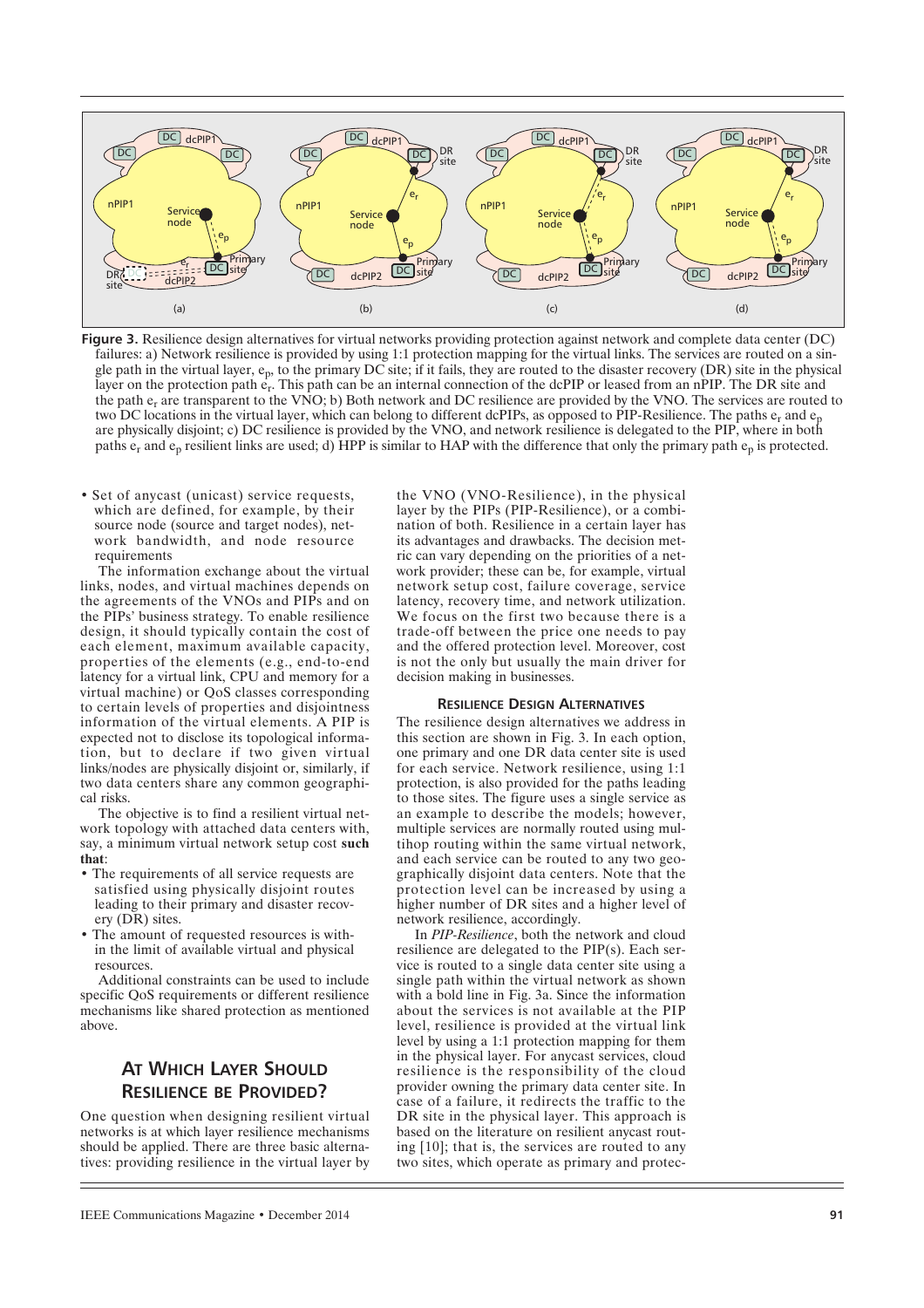tion sites and fulfill the service requirements, with one difference being that the optimization objective is the cost of the virtual network. This recovery action is transparent to the VNO.

If a VNO wants to provision resilience in the virtual layer, it can do so by routing each service to two disjoint data center locations, where the working and protection paths leading to these locations need to be physically disjoint. The same is valid for the unicast case, where the destination nodes of the two paths are identical. This model is called VNO-Resilience and is shown in Fig. 3b. In this case, it is sufficient to have a single path mapping for the virtual links. Moreover, cloud resilience is not limited to a single cloud provider, and the VNO can select any two geographically disjoint data center locations from any provider best suiting the needs of the cloud service requests.

The mathematical formulation of PIP-Resilience and VNO-Resilience models can be found in [8]. The hybrid models are based on the VNO-Resilience model. The main idea behind the usage of the hybrid models is making use of the flexibility of the VNOs in choosing the data center sites and delegating network resilience to the PIPs, which already possess this knowledge and have access to all physical network information. This is a realistic use case for business roles possessing data center resources

| <b>Failure type</b>                          | <b>VNO</b>                  |                 | <b>PIP</b>                  |                                                          |
|----------------------------------------------|-----------------------------|-----------------|-----------------------------|----------------------------------------------------------|
|                                              | <b>Failure</b><br>detection | <b>Recovery</b> | <b>Failure</b><br>detection | <b>Recovery</b>                                          |
| <b>Transport link</b><br>failure             | Implicit<br>detection       | Yes             | Yes                         | Yes                                                      |
| Router/switch/<br>server failure             | Implicit<br>detection       | Yes             | Yes                         | Yes                                                      |
| <b>Virtual link</b><br>failure               | Yes                         | Yes             | <b>No</b>                   | <b>No</b>                                                |
| Internal virtual<br>machine failure          | Yes                         | Yes             | <b>No</b>                   | <b>No</b>                                                |
| Complete virtual<br>machine failure          | Yes                         | Yes             | Yes                         | <b>No</b>                                                |
| Hypervisor<br>(management of<br>VMs) failure | Implicit<br>detection       | Yes             | Yes                         | Yes                                                      |
| Control plane<br>(CP) failure                | Its own CP                  | Its own CP      | Its own CP                  | Its own CP                                               |
| Complete<br>data center<br>failure           | Yes                         | Yes             | Yes                         | Only if it has<br>more than one<br>data center           |
| Sub-network<br>failure                       | Yes                         | Yes             | Yes                         | Only if some<br>part of its<br>domain is still<br>intact |

**Table 1.** Possible failures in a virtual network environment, layers they are detectable, and layers that are responsible for the recovery.

but no network resources and no network resilience knowledge. Moreover, another big advantage of hybrid models from an operational point of view is the avoidance of unnecessary data center switching due to network failures, which can happen more frequently than complete data center failures.

In the first hybrid model, hybrid all paths protected (HAP), the virtual links used in the paths leading to both the primary and DR sites are resilient, as shown in Fig. 3c. The difference of this model with VNO-Resilience is that there is no longer any need for diversity constraints for the network resources, since network resilience is delegated to the PIP(s).

In HAP, the additional protection against joint data center and backup path failures compared to VNO-Resilience might increase the virtual network price. If failures of the primary data center and the protection path are assumed to be independent, it is sufficient to use unprotected virtual links for the protection path as shown in Fig. 3d, which is called hybrid primary path protected (HPP).

### **FAILURE DETECTION AND RECOVERY FOR DIFFERENT BUSINESS ROLES**

When deciding on a resilience alternative, the type of potential failures is one of the main considerations. In this section, we briefly list possible hardware and software failures in a virtual network environment and then discuss which of the business roles is in a position to detect them and recover from them.

Table 1 lists the different failure scenarios. We start with the most common failure type in transport networks, physical link failures. A PIP is the owner of the physical infrastructure, and can therefore detect and recover from the physical link failures. Since it is closer to the origin of the failure and since a physical link is usually shared among different virtual networks, a PIP can offer fast and scalable recovery. A VNO is in the position of implicitly detecting a link failure, meaning that it recognizes the failing connection inside its virtual network but cannot detect its actual cause. However, it can apply recovery actions like rerouting the traffic within its virtual network. It has more flexibility due to its overview of different PIP domains while selecting the new route; however, such a recovery action must be taken by every affected VNO separately. The detection of and recovery from a physical node failure is analogous to the case of physical link failures.

In a virtual network environment, another type of link failure is virtual link failure, signifying that the virtual link interface fails. Since the virtual interface failure is an internal failure of the virtual router, a PIP is not in a position to detect it and hence cannot offer recovery from it. The VNO needs to address this problem and can apply a similar recovery action as in the case of a physical link failure. Moreover, a general internal virtual machine failure at the network or server side such as a software problem or buffer overflow can be only detected and solved at the VNO side, except for a complete virtual machine failure that can also be recognized by a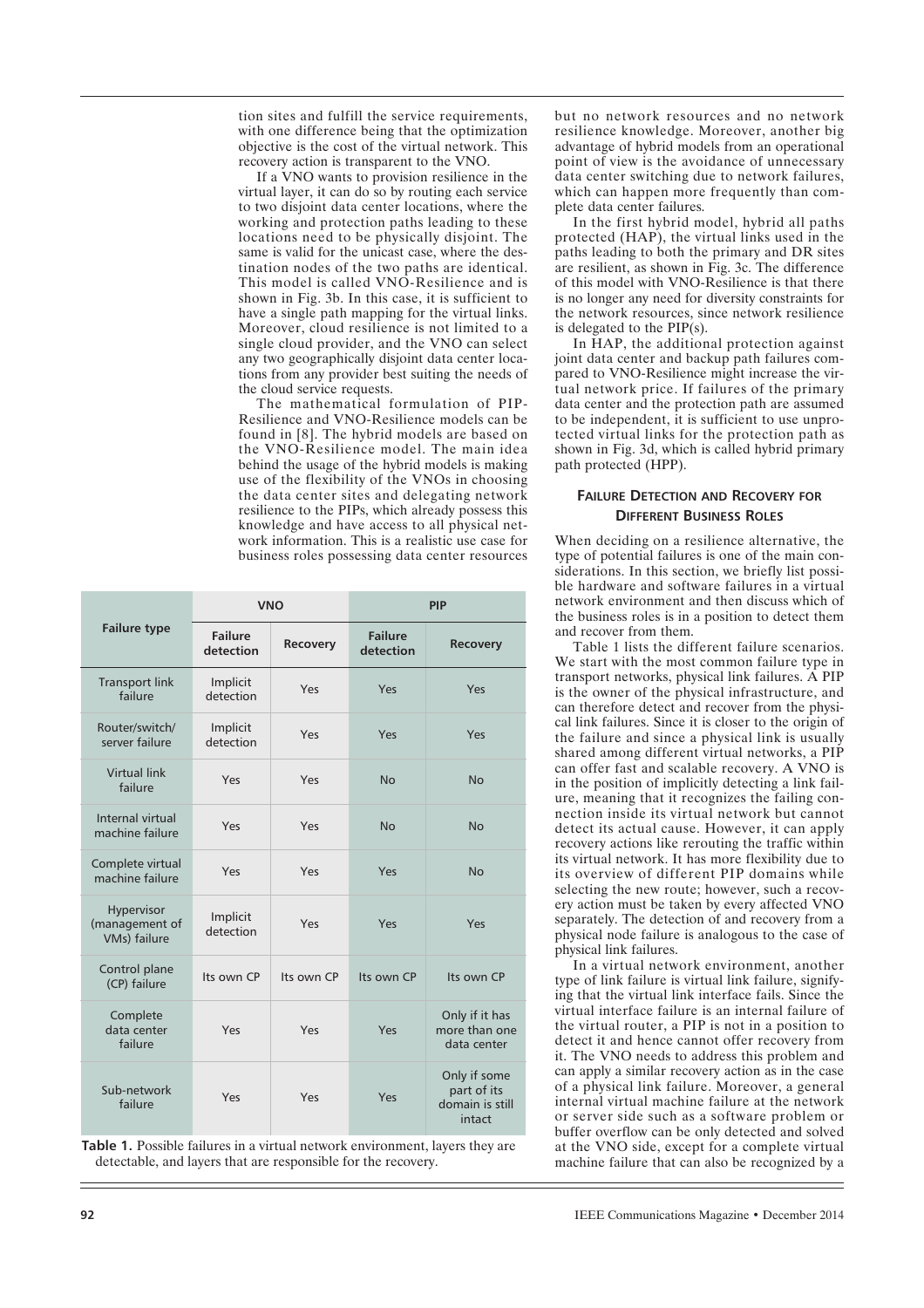

**Figure 4.** Failure coverage vs. virtual network setup cost for a) PIP-Resilience; b) VNO-Resilience for unicast services showing the principal effects in the comparison of different layer resilience (from our work in [10]).

PIP. Still, normally it is the responsibility of a VNO to restart its virtual machines and take the necessary recovery actions.

In case of a hypervisor failure, which is similar to a physical link/node failure, both roles can detect the failure and recover from it; however, to solve the cause of the problem is the responsibility of the PIP. In the case of a control plane failure, each layer can detect the problems within its own control plane and react to them only. However, since in that case the data plane continues to work and hence a fast recovery is not required, we do not go into more detail on this problem.

Finally, protection against complete data center failures or subnetwork failures, or disaster recovery, can be provided by both business roles. In both of these failure types, where a part of a physical domain or a complete domain is affected, PIPs might have a disadvantage compared to VNOs, who have an overview of different PIP domains. For example, if a PIP only possesses a single data center or the complete PIP domain goes down, it has no chance of offering any recovery for the failed services. However, a VNO can make use of the other available network and cloud domains, and can even have a solid disaster recovery strategy by selecting its resources in advance from disjoint physical domains or availability regions. Availability regions are ideally predetermined such that a failure in one region does not affect the other regions.

In conclusion, recovery against physical failures can be provided by both business roles, where problems occurring within the virtual layer can only be detected and reacted to by the VNOs. Therefore, for physical failure protection, one can choose to provide resilience in the physical or virtual layer, or a combination of both. A recovery strategy in the virtual layer requires reserving redundant virtual resources in advance or requesting them in case of failure depending on the level of protection required, increasing

the cost and level of necessary network management knowledge at the VNO. A PIP layer can cope better with physical failures but is restricted in terms of accessing the resources of other domains. Since it is not trivial to decide on the layer to provision resilience, this issue is discussed further in the next section.

# **WHAT LEVEL OF RESILIENCE SHOULD BE USED? AT WHICH LAYER SHOULD IT BE APPLIED?**

Resilience provisioning increases the overall network cost; however, it also increases the service quality and customer satisfaction. Therefore, there is a trade-off between cost and the level of protection or failure coverage an operator should provide.

#### **COST VS. FAILURE COVERAGE**

First, we give some insight on how the virtual network cost changes with increased protection levels to help future operators in their decision on a feasible level of resilience provisioning. Figure 4 shows a virtual network setup cost comparison for different levels of protection with PIP-Resilience and VNO-Resilience. Protection against single link/node failures and subnetwork failures is realized by using two link/node or subnetwork disjoint paths for the routing of services or the mapping of virtual links, respectively. In a subnetwork failure, all the links and nodes in that subnetwork are assumed to fail. For protection against double link failures, three link disjoint paths are utilized. The number of service nodes signifies the different source node locations of the services, where services with different destinations do not necessarily use the same routing. In our analysis, we define the setup cost of a virtual network as the summation of virtual link, node, and vir-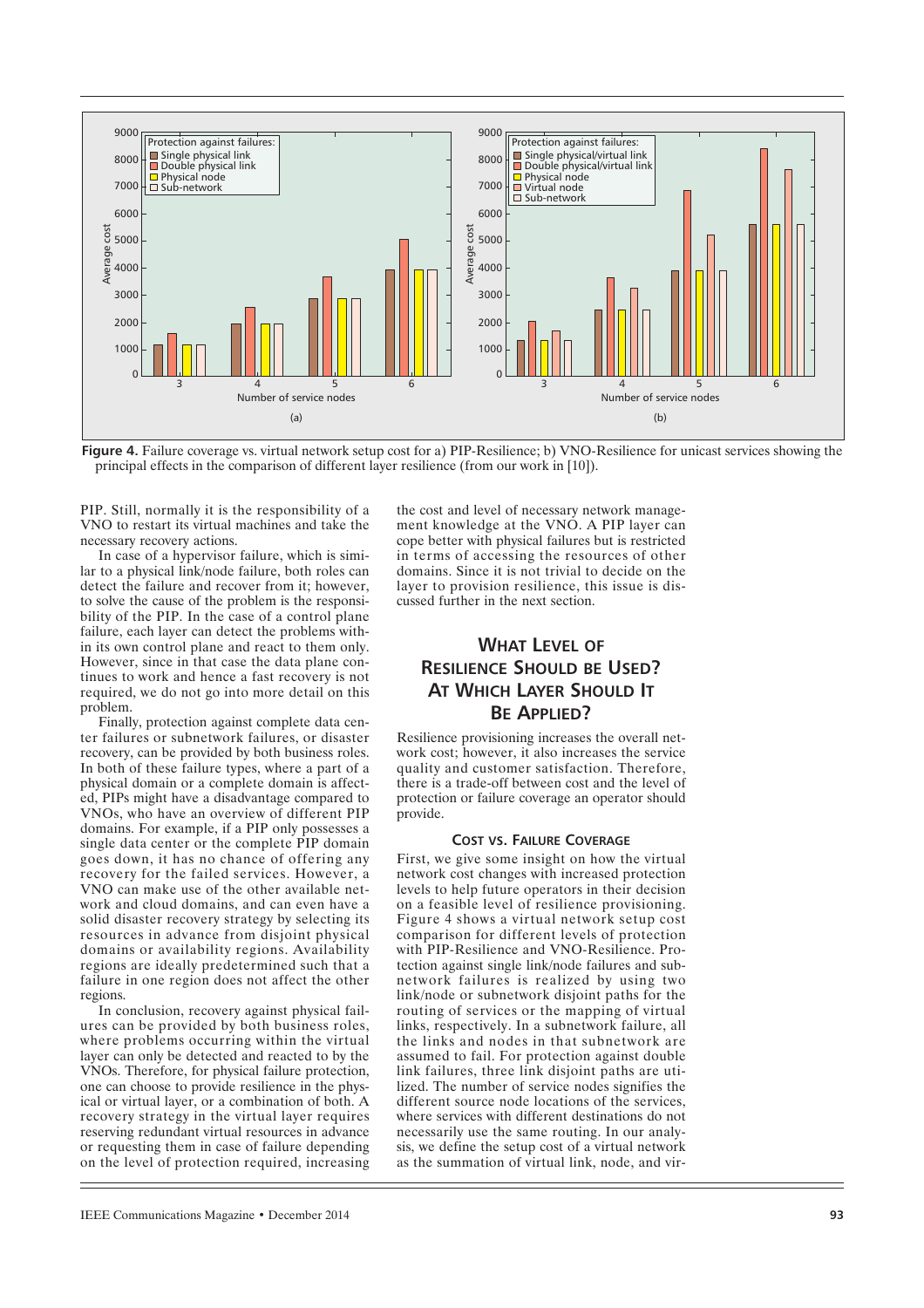

**Figure 5.** Virtual network cost comparison of the resilience design alternatives. The cost is defined as (virtual link cost, virtual node cost, virtual machine cost), where the setup and capacity-dependent costs of each individual resource type are equal. L is the physical length of a virtual link in kilometers, and using this option states that the cost of a virtual link is dependent on its length. A is the average shortest path length in the physical topology, and x is a positive scalar and is in the same order as A if specified as  $x \sim A$ .

tual machine (if used) costs. Each of these cost components consists of a certain fixed cost value signifying the cost of setting up this virtual element and a capacity-dependent cost value per unit capacity requested on the virtual element. For this evaluation the example cost factors are chosen such that fixed cost components are higher than the capacity-dependent cost components, and link cost is the dominant cost factor; the setup used and capacity-dependent values for the link/node cost are 200/4 and 20/4, respectively. The reason for this is the assumption that the initial setup of a virtual element can be more costly than increasing its capacity incrementally. Due to the use of fixed cost values, the relative cost behavior is mainly unaffected by the number of service nodes. Further cost analysis with varying cost values is provided in the next section using the more general case of anycast services.

Under the given assumptions, it is shown that PIP-Resilience results in a lower cost value than VNO-Resilience for all considered failure types due to the high link setup cost and higher number of virtual links required in the VNO-Resilience model. The most interesting result is that providing resilience against single link, node, or subnetwork failures has almost the same cost to an operator. In a subnetwork failure, it is assumed that all the links and nodes in a certain availability region fail simultaneously due to, for example, a disaster [11]. Thus, an intelligent virtual network design enables disaster resilience at the same cost as single link failure protection. Moreover, if protection against double link failures is requested (i.e., protection against simultaneous failure of two independent links), the cost increase compared to single link failure protection is significantly lower with PIP-Resilience than with VNO-Resilience. Finally, failures occurring in the virtual layer can only be detected and recovered from in the virtual layer. Moreover, if protection against virtual link and node failures is already provisioned in the virtual layer, it is more cost efficient to request a nonresilient network from the PIP(s) since single physical link and node protection is implicitly provided in the virtual layer.

## **COST COMPARISON OF RESILIENCE DESIGN ALTERNATIVES**

Since it is rather difficult to estimate future cost values, the effect of varying cost parameters is analyzed to build a framework for the resilience layer decision. The cost trade-off for a VNO occurs due to the choice between renting cheaper non-resilient virtual elements but requiring a larger number of them due to redundancy provisioning, and renting a lower number of resilient higher-cost elements. The cost difference between a resilient and nonresilient resource is called the resilience premium and is taken as a multiplication factor of two in this analysis because 1:1 link and data center protection is provided. The costs are defined as tuples: (Link Cost, Node Cost, Virtual Machine Cost), as shown in Fig. 5. The cost settings are designed to show the effect of dominance or equality of the cost components. We also differentiate between fixed link cost values and link costs depending linearly on the physical length (in kilometers) of a virtual link. Fixed values are shown with a 1 (unit cost) or x, which is a real value larger than 0, and the case with length dependence is specified with an L. The fixed and unit capacity cost values of each component are assumed to be equal to simplify the comparison. The simulation results are within a  $\pm$  5 percent confidence interval with a confidence level of 95 percent. The results are shown for two randomly located data centers owned by a single PIP and 10 service source nodes, where a single virtual network solution can be computed within a few seconds on a computer with 16 cores and 60 Gbytes RAM memory. The results are scaled down to  $cost =$ 1 for PIP-Resilience for each case to allow comparison of the models with the different cases, but each alternative has different absolute values and can use different service routing and virtual resource mapping.

For  $(L.1.1)$ , where virtual link cost is dependent on the physical length of the link, VNO-Resilience results in a virtual network cost value lower than half those with other resilience alternatives due to its routing advantage compared to PIP-Resilience and the usage of disjoint virtual paths containing virtual links using simple path mapping compared to the hybrid models. Having equal emphasis on all cost components, as in  $(x,x,x)$  and  $(L, x \sim A, x \sim A)$ , causes VNO-Resilience and PIP-Resilience to perform very close to each other and better than both hybrid alternatives as node cost compensates the routing advantage of VNO-Resilience and increases the cost of hybrid models. If the virtual machine or node cost is the dominant cost component as in  $(1,1,x$ 1) and  $(1, x \gt\gt 1, 1)$ , VNO-Resilience, HAP, and HPP result in almost equal values, and PIP-Resilience has a lower cost due to its lowest virtual node resource requirements. If virtual machines dominate the cost, the cost with PIP-Resilience is only slightly better, but with